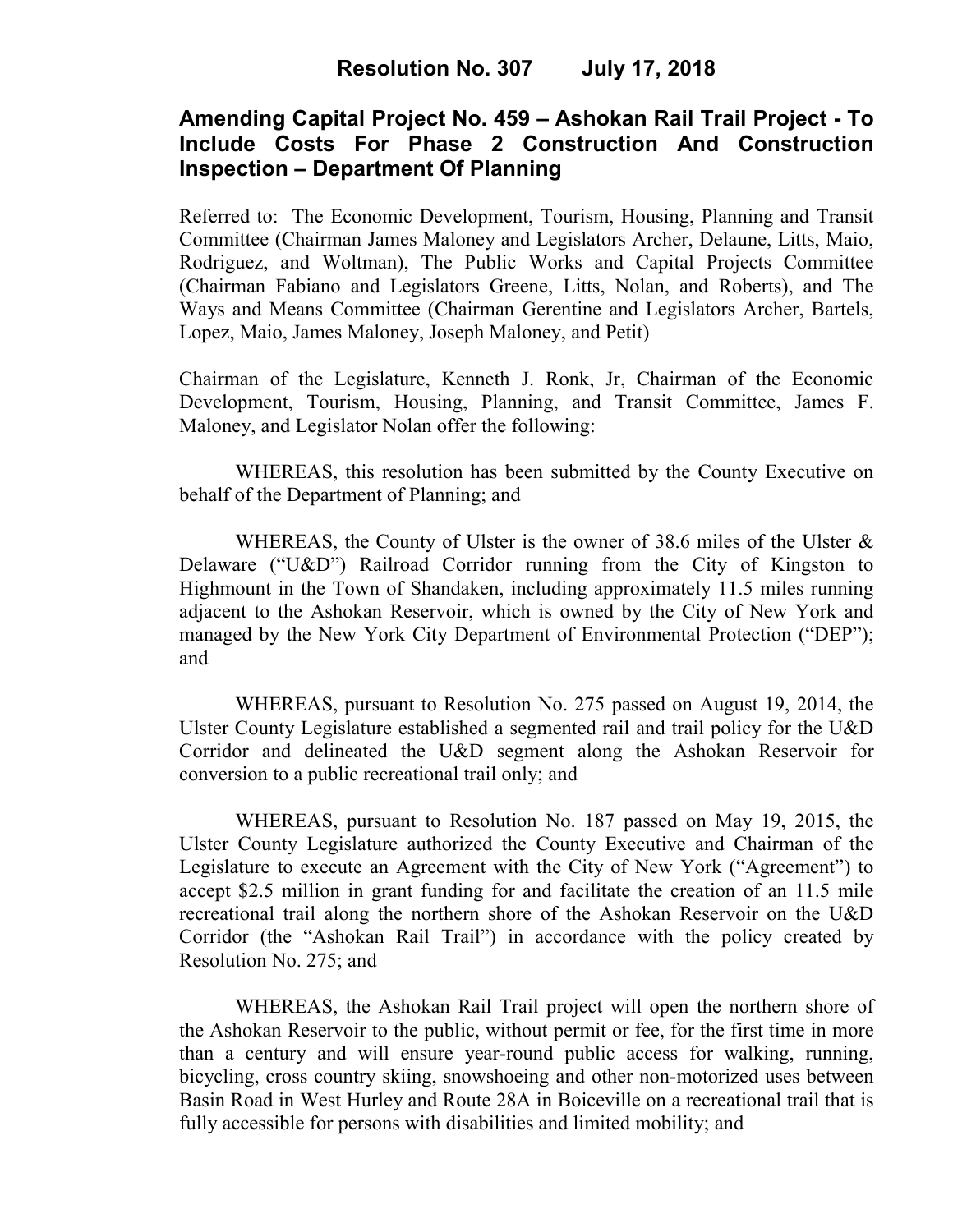#### **- Page 2 -**

### **Resolution No. 307 July 17, 2018**

# **Amending Capital Project No. 459 – Ashokan Rail Trail Project - To Include Costs For Phase 2 Construction And Construction Inspection – Department Of Planning**

WHEREAS, pursuant to Resolution No. 488 unanimously passed on December 15, 2015, the Ulster County Legislature amended its U&D Corridor rail and trail policy under Resolution No. 275 and reaffirmed its prior determination to convert the 11.5 miles of the U&D Corridor along the Ashokan Reservoir for use as a recreational trail only; and

WHEREAS, pursuant to Resolution No. 480 unanimously passed on December 15, 2015, the Ulster County Legislature established Capital Project No. 459 for the Ashokan Rail Trail Project, approved funding for engineering services, and declared its intent to act as Lead Agency for the Project as provided for in 6 NYCRR Part 617.6(b)(3) of the Regulations pertaining to Article 8 of the Environmental Conservation Law of New York State ("SEQRA"), determining the Project was a Type I Action that required a coordinated review; and

WHEREAS, pursuant to Resolution No. 327 passed on August 15, 2017, the Ulster County Legislature authorized the execution of the Ashokan Trail Easement with the City of New York, which provided the County a permanent Ashokan Trail Easement along the U&D Corridor adjacent to the Ashokan Reservoir while preserving the County's underlying perpetual Railroad Easement; and

WHEREAS, pursuant to Resolution No. 421 passed on November 14, 2017, the Ulster County Legislature adopted and issued a Negative Declaration under SEQRA for the Ashokan Rail Trail Project (the "Project"); and

WHEREAS, pursuant to Resolution No. 422 passed on November 14, 2017, the Ulster County Legislature authorized the removal of the railroad tracks from Basin Road in West Hurley to Route 28A in Boiceville for purposes of constructing the Project and allocated \$1,173,000 for Construction and Construction Inspection services to remove the track and hazard trees along the Project corridor, which will be completed by the end of June 2018; and

WHEREAS, pursuant to Resolution No. 46 passed on February 13, 2018, the Ulster County Legislature allocated an additional \$25,000 for Professional Services related to a Due Diligence Study for the utilization of a Project Labor Agreement for the Phase 2 Construction of the Project; and

WHEREAS, pursuant to Resolution 138 passed on April 17, 2018, the Ulster County Legislature ratified the recommendation to utilize a Project Labor Agreement based on projected labor cost savings and non-economic benefits contributing to the success of the Project; and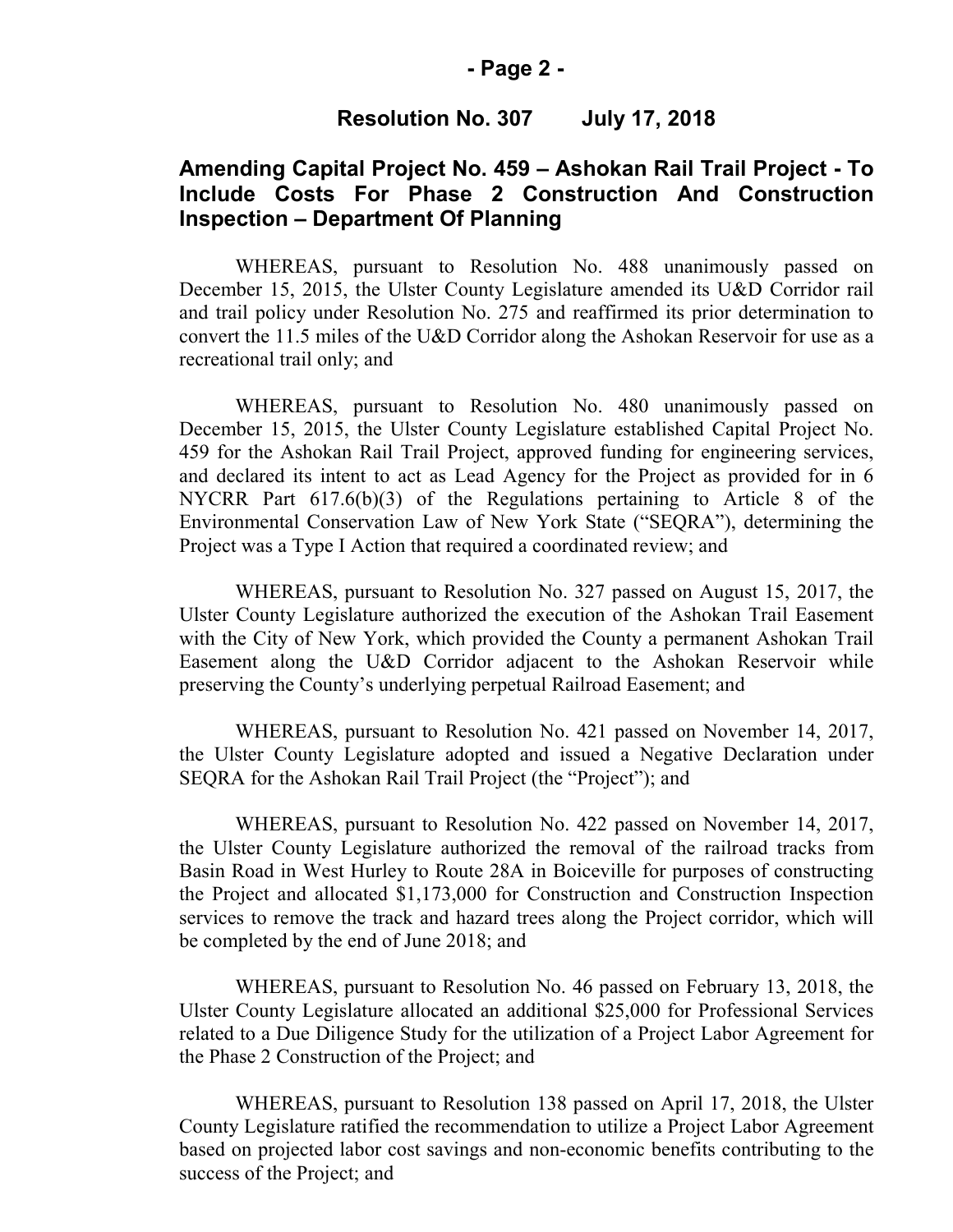#### **- Page 3 -**

## **Resolution No. 307 July 17, 2018**

# **Amending Capital Project No. 459 – Ashokan Rail Trail Project - To Include Costs For Phase 2 Construction And Construction Inspection – Department Of Planning**

WHEREAS, Ulster County has been awarded approximately \$6.6 million in grant funding for the Project by the DEP, the New York State Department of Conservation ("NYS DEC"), and the New York State Parks, Recreation and Historic Preservation ("NYS OPRHP; and

WHEREAS, the County has received competitive bids for the Phase 2 Construction of the Project and has agreed to additional services for Construction Inspection, requiring amendment of the Capital Project; now, therefore, be it

RESOLVED, that Capital Project 459 is hereby amended as follows:

|                                        | <b>INCREASE</b>                    | <b>AMOUNT</b>             |
|----------------------------------------|------------------------------------|---------------------------|
| HH.7197.0459.2300.2550<br>$(Appr. \#)$ | Construction                       | \$7,651,381.00            |
| HH.7197.0459.4300.4355<br>$(Appr. \#)$ | Engineering                        | 598,900.00<br>\$          |
| HH.7197.0459.3200.2397<br>(Rev. #)     | Intergovernmental<br>Revenue (DEP) | 752,000.00<br>$\mathbb S$ |
| HH.7197.0459.3300.3897<br>(Rev. #)     | State Aid                          | \$4,129,857.00            |
| HH.7197.0459.3500.5710<br>(Rev. #)     | <b>Serial Bonds</b>                | \$3,368,424.00            |
| and move its adoption.                 |                                    |                           |

#### ADOPTED BY THE FOLLOWING VOTE:

AYES: 20 NOES: 3 (Noes: Legislators Donaldson, Greene, and Joseph Maloney)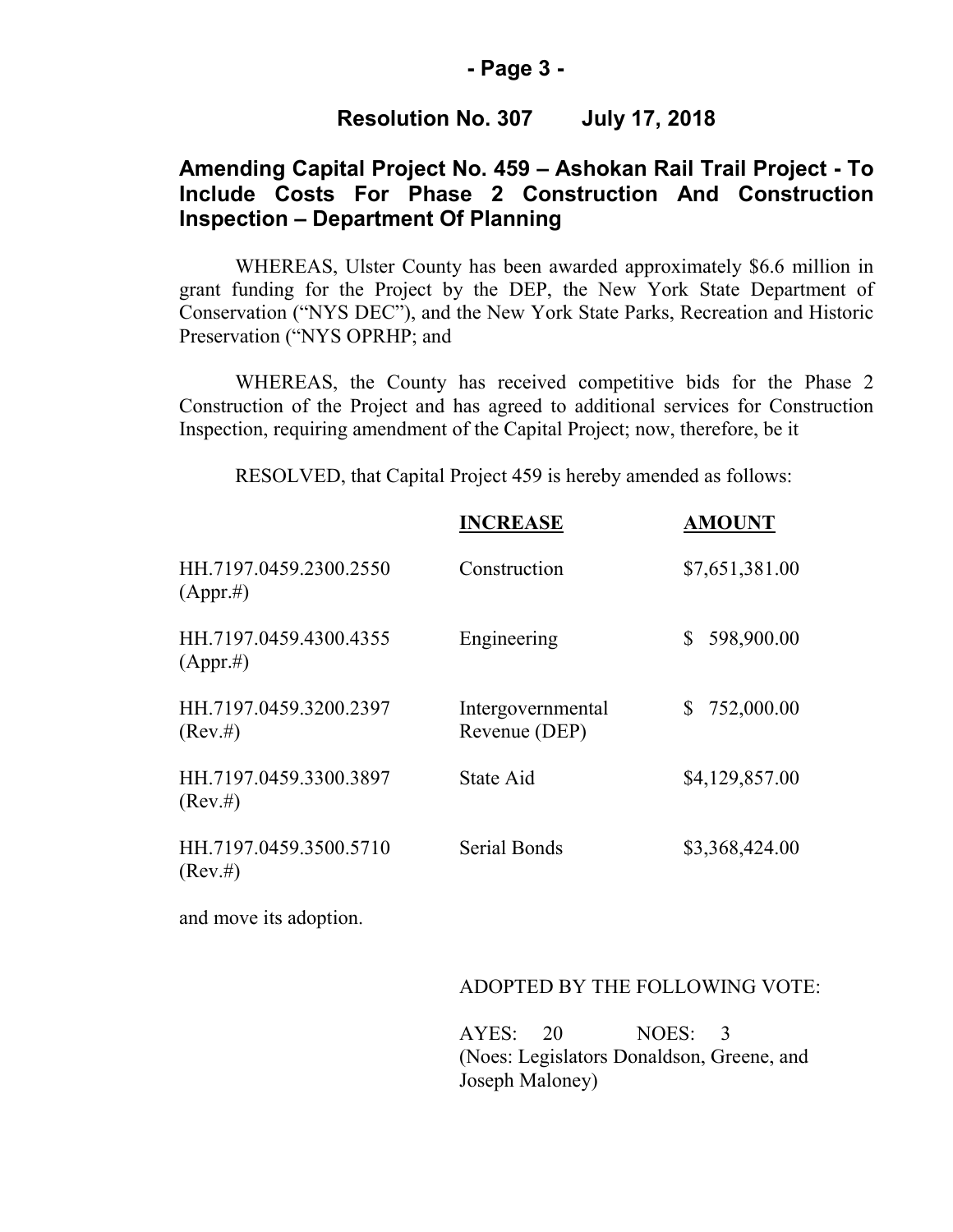## **- Page 4 -**

# **Resolution No. 307 July 17, 2018**

# **Amending Capital Project No. 459 – Ashokan Rail Trail Project - To Include Costs For Phase 2 Construction And Construction Inspection – Department Of Planning**

Passed Committee: Economic Development, Tourism, Housing, Planning and Transit on July 3, 2018

Passed Committee: Ways and Means on July 10, 2018

Passed Committee: Public Works and Capital Projects on July 11, 2018

## FINANCIAL IMPACT: \$8,250,281.00- ADDITIONAL 2018 CAPITAL APPROPRIATIONS \$8,250,281.00- ADDITIONAL CAPITAL REVENUES

Legislator Greene motioned, seconded by Legislator Donaldson, to Refer Resolution Nos. 307 and 308 to the Trail Rail Advisory Committee.

## MOTION DEFEATED BY THE FOLLOWING VOTE:

AYES: 4 NOES: 19 (Ayes: Legislators Donaldson, Greene, Joseph Maloney, and Petit)

Legislator Petit motioned, seconded by Legislator Donaldson, to add an additional RESOLVED to the Resolution to read as follows:

"RESOLVED, that at least 1,000 feet of the former railroad right-of-way between Basin Road and the future West Hurley trailhead be reserved for future railroad reconstruction and be left undisturbed by trail or trailhead construction; and, be it further"

MOTION DEFEATED BY THE FOLLOWING VOTE:

AYES: 7 NOES: 16 (Ayes: Legislators Donaldson, Fabiano, Greene, Litts, Joseph Maloney, Petit, and Wawro)